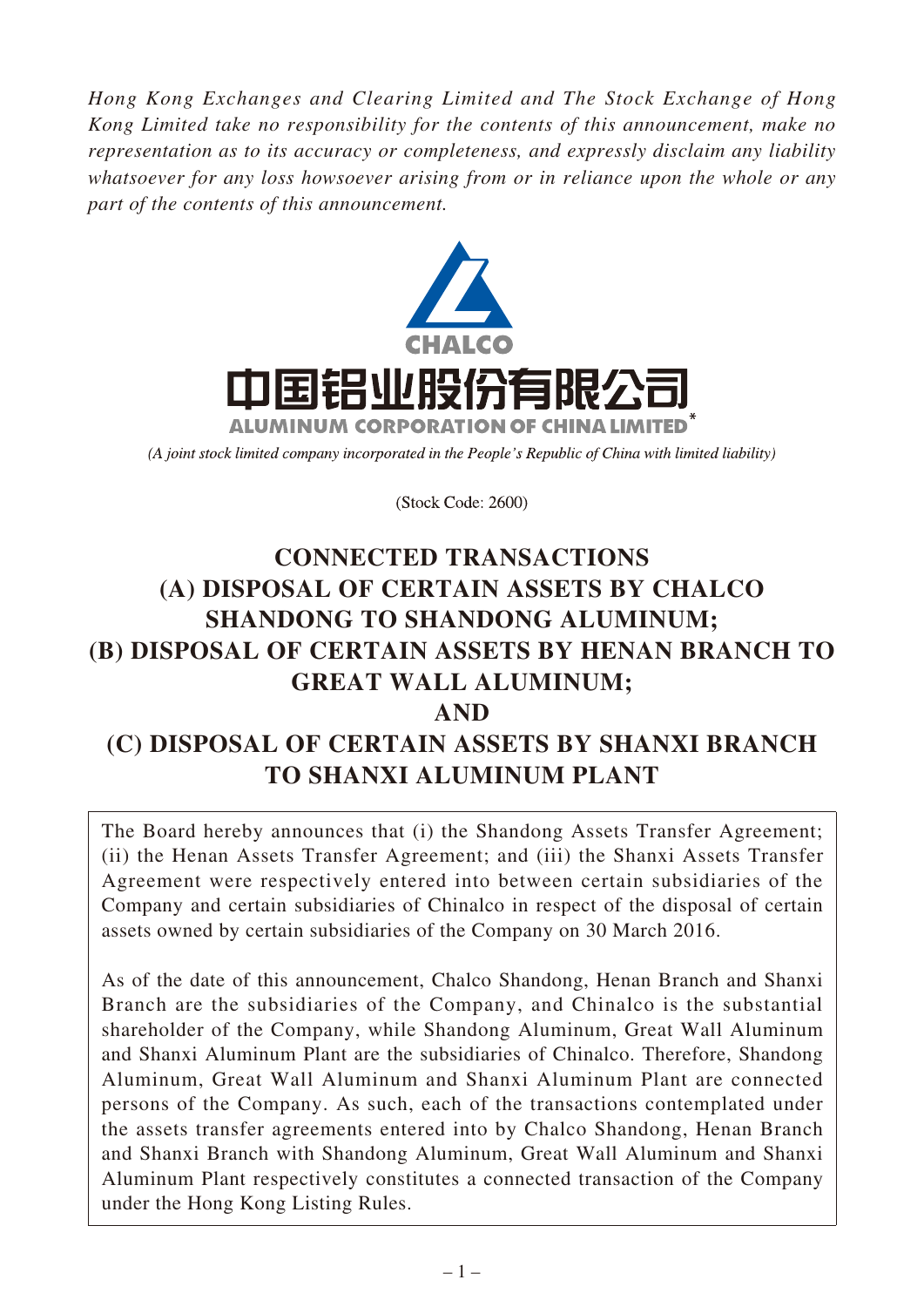As one or more of the applicable percentage ratios (as defined under Rule 14A.06 of the Hong Kong Listing Rules) in respect of the transactions contemplated under the assets transfer agreements, on an aggregated basis, exceed 0.1% but are less than 5%, the connected transactions are only subject to the reporting and announcement requirements but are exempted from the independent shareholders' approval requirements under Chapter 14A of the Hong Kong Listing Rules.

# **INTRODUCTION**

The Board hereby announces that (i) the Shandong Assets Transfer Agreement; (ii) the Henan Assets Transfer Agreement; and (iii) the Shanxi Assets Transfer Agreement were respectively entered into between certain subsidiaries of the Company and certain subsidiaries of Chinalco in respect of the disposal of certain assets owned by certain subsidiaries of the Company on 30 March 2016.

# **(A) Disposal of certain assets by Chalco Shandong to Shandong Aluminum**

The Board announces that Chalco Shandong and Shandong Aluminum entered into the Shandong Assets Transfer Agreement on 30 March 2016, pursuant to which Chalco Shandong agreed to sell and Shandong Aluminum agreed to purchase certain assets owned by Chalco Shandong.

# **Date**

30 March 2016

# **Parties**

- (1) Chalco Shandong (as the seller); and
- (2) Shandong Aluminum (as the purchaser)

# **Consideration**

RMB76,623,800 thousand which is determined after arm's length negotiations between the parties with reference to the appraisal value of the assets to be disposed of on the Appraisal Benchmark Date, as set out in the Special Asset Valuation Report (Zhong Tong Hua Ping Bao Zi (2016) No. 169) issued by China Alliance.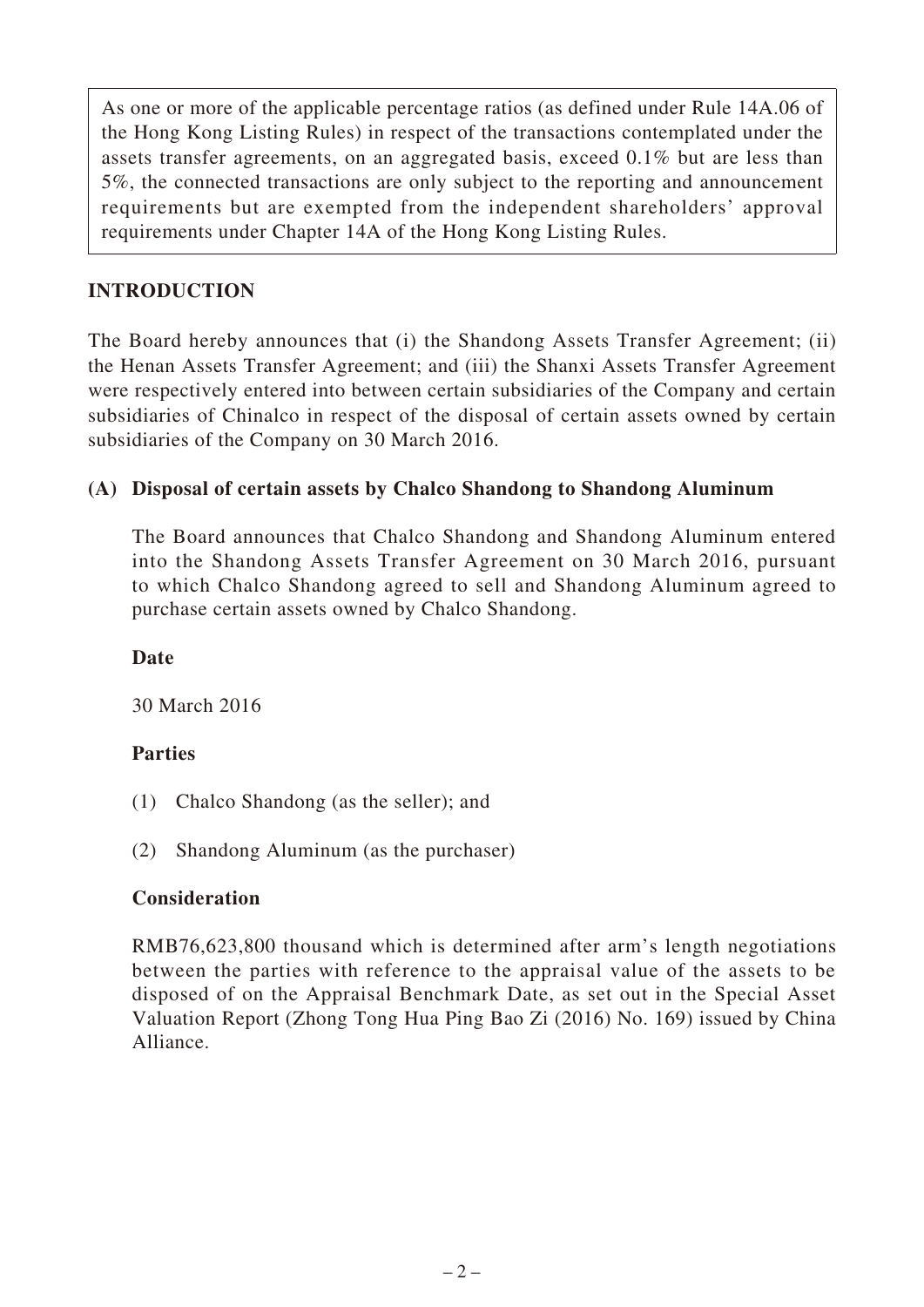# **Settlement and payment of consideration**

Consideration shall be paid in instalments:

- (1) First instalment of the transfer price: Shandong Aluminum shall pay Chalco Shandong 30% of the total transfer price, being RMB22,987,140, within 30 days after the agreement has become effective;
- (2) Second instalment of the transfer price: Shandong Aluminum shall pay Chalco Shandong 70% of the total transfer price, being RMB536,366,600, within one year after the agreement has become effective.

#### **Completion**

Upon the fulfilment of the following conditions, the completion of the proposed disposal of the assets shall take place: (i) the Shandong Assets Transfer Agreement has become effective; (ii) both parties have checked and verified the quantity and integrity of the assets to be disposed of; and (iii) the Certificate for Asset Transfer has been entered into by the parties in respect of the asset transfer.

#### **(B) Disposal of certain assets by Henan Branch to Great Wall Aluminum**

The Board announces that Henan Branch and Great Wall Aluminum entered into the Henan Assets Transfer Agreement on 30 March 2016, pursuant to which Henan Branch agreed to sell and Great Wall Aluminum agreed to purchase certain assets owned by Henan Branch.

#### **Date**

30 March 2016

#### **Parties**

- (1) Henan Branch (as the seller); and
- (2) Great Wall Aluminum (as the purchaser)

#### **Consideration**

RMB170,086,900 thousand which is determined after arm's length negotiations between the parties with reference to the appraisal value of the assets to be disposed of on the Appraisal Benchmark Date, as set out in the Special Asset Valuation Report (Zhong Tong Hua Ping Bao Zi (2016) No. 171) issued by China Alliance.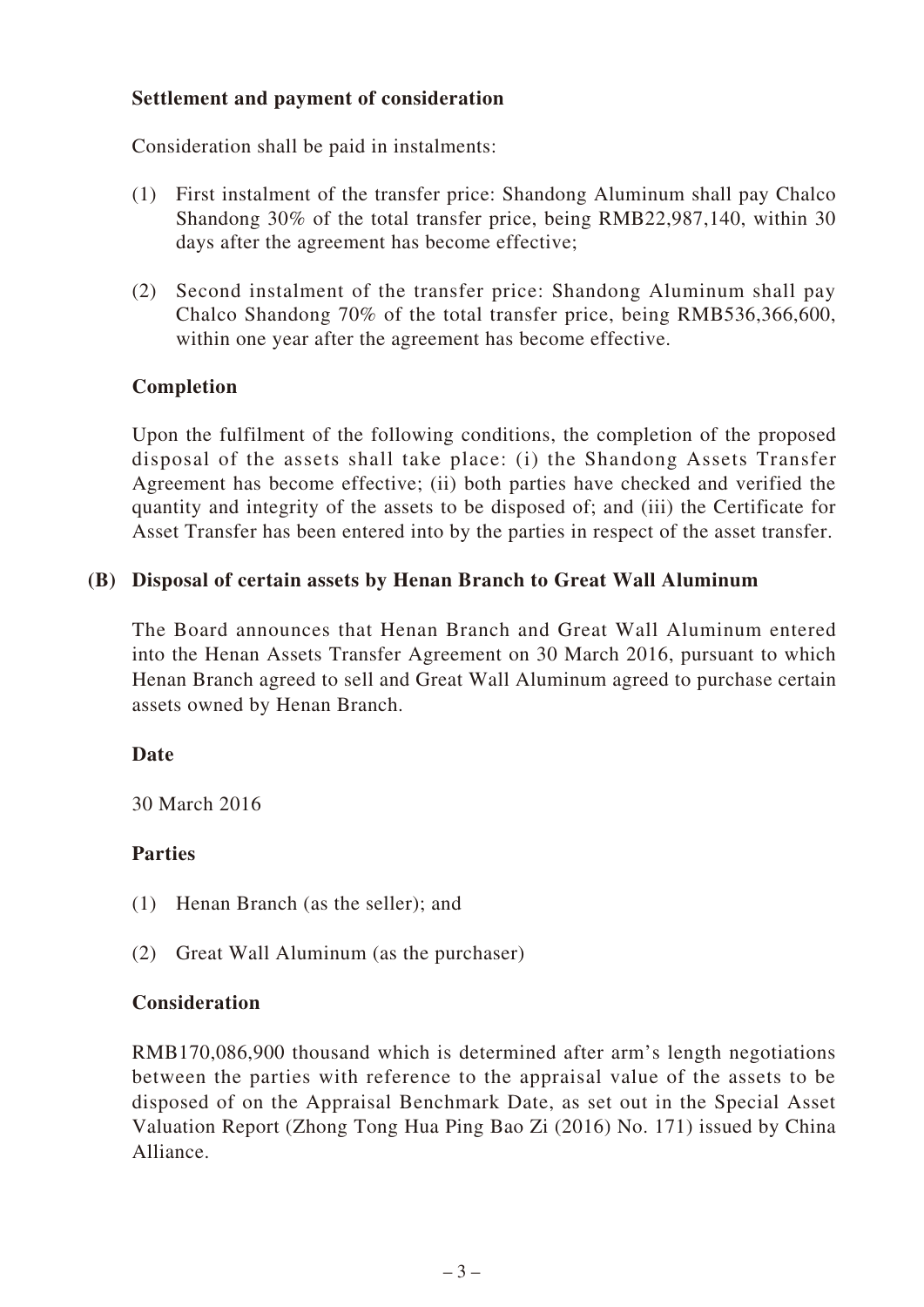# **Settlement and payment of consideration**

Consideration shall be paid in instalments:

- (1) First instalment of the transfer price: Great Wall Aluminum shall pay Henan Branch 30% of the total transfer price, being RMB51,026,070, within 30 days after the agreement has become effective;
- (2) Second instalment of the transfer price: Great Wall Aluminum shall pay Henan Branch 70% of the total transfer price, being RMB119,060,830, within one year after the agreement has become effective.

# **Completion**

Upon the fulfilment of the following conditions, the completion of the proposed disposal of the assets shall take place: (i) the Henan Assets Transfer Agreement has become effective; (ii) both parties have checked and verified the quantity and integrity of the assets to be disposed of; and (iii) the Certificate for Asset Transfer has been entered into by the parties in respect of the asset transfer.

# **(C) Disposal of certain assets by Shanxi Branch to Shanxi Aluminum Plant**

The Board announces that Shanxi Branch and Shanxi Aluminum Plant entered into the Shanxi Assets Transfer Agreement on 30 March 2016, pursuant to which Shanxi Branch agreed to sell and Shanxi Aluminum Plant agreed to purchase certain assets owned by Shanxi Branch.

# **Date**

30 March 2016

# **Parties**

- (1) Shanxi Branch (as the seller); and
- (2) Shanxi Aluminum Plant (as the purchaser)

# **Consideration**

RMB227,907,900 thousand which is determined after arm's length negotiations between the parties with reference to the appraisal value of the assets to be disposed of on the Appraisal Benchmark Date, as set out in the Special Asset Valuation Report (Zhong Tong Hua Ping Bao Zi (2016) No. 172) issued by China Alliance.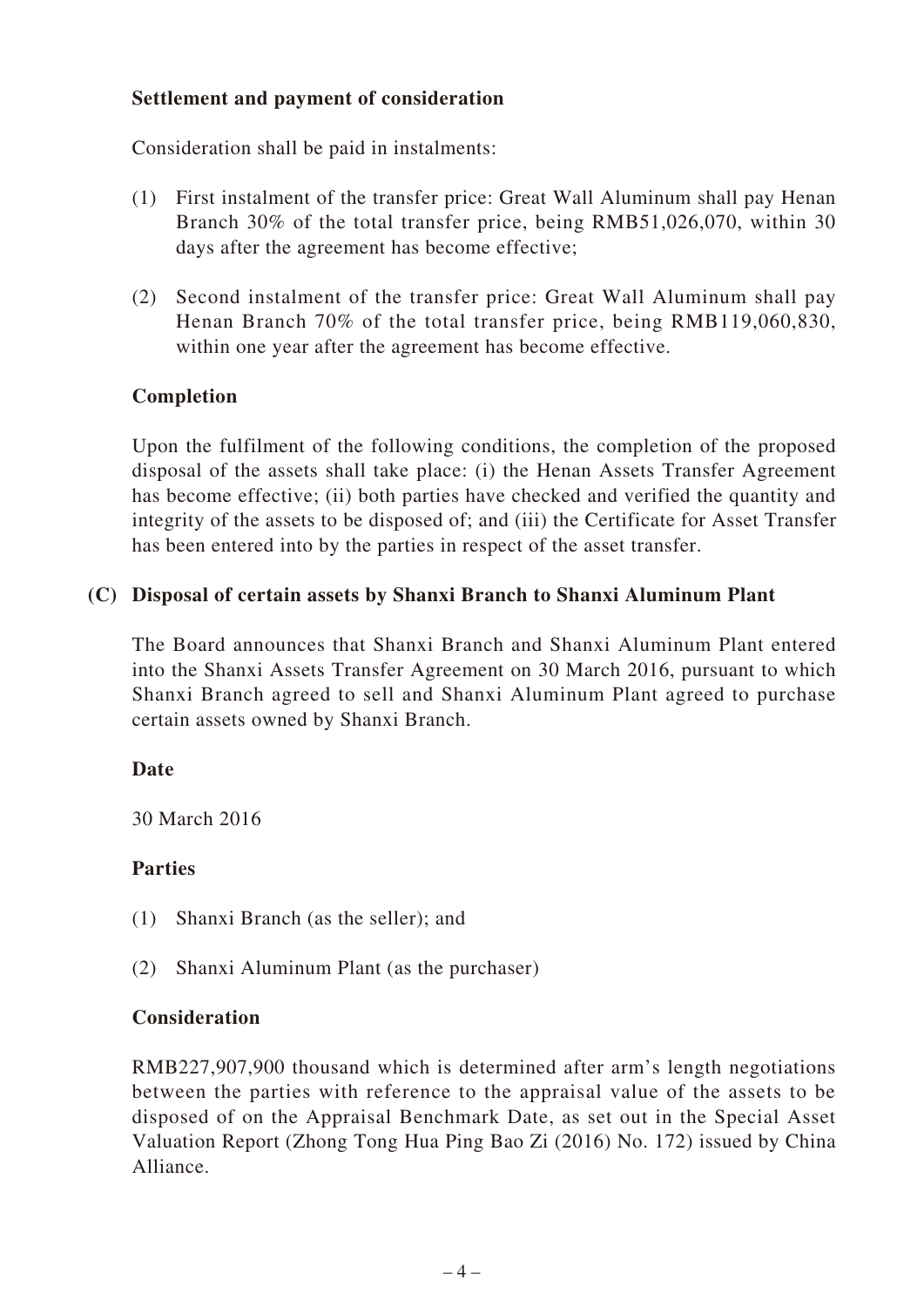# **Settlement and payment of consideration**

Consideration shall be paid in instalments:

- (1) First instalment of the transfer price: Shanxi Aluminum Plant shall pay Shanxi Branch 30% of the total transfer price, being RMB68,372,370, within 30 days after the agreement has become effective;
- (2) Second instalment of the transfer price: Shanxi Aluminum Plant shall pay Shanxi Branch 70% of the total transfer price, being RMB159,535,530, within one year after the agreement has become effective.

# **Completion**

Upon the fulfilment of the following conditions, the completion of the assets to be disposed of shall take place: (i) the Shanxi Assets Transfer Agreement has become effective; (ii) both parties have checked and verified the quantity and integrity of the assets to be disposed of; and (iii) the Certificate for Asset Transfer has been entered into by the parties in respect of the asset transfer.

# **REASONS FOR AND BENEFITS OF THE TRANSACTIONS**

The Directors believe that the above-mentioned transactions are favourable to the Company in vitalizing ancillary business, reducing continuing connected transactions and improving the operating efficiency of the assets of the Company, and are in the interest of the Company as a whole. According to the valuation results on these assets, it is expected to generate gains from the disposals of the assets.

The Directors (including the independent non-executive Directors) are of the view that such transactions contemplated under these assets transfer agreements are made on normal commercial terms and the terms contained therein are fair and reasonable, and are in the interest of the Company and the Shareholders as a whole.

# **POSSIBLE FINANCIAL EFFECT OF THE TRANSACTIONS AND USE OF PROCEEDS**

In respect of the disposal of certain assets by Chalco Shandong to Shandong Aluminum, the Company expects to record an estimated book value gain of approximately RMB32 million, which is calculated based on the audited carrying value and the appraisal value of the net assets attributable to the assets to be disposed of on the Appraisal Benchmark Date, taking into account the estimated tax payable of the relevant disposal (subject to the final determination by the relevant PRC tax authorities). Shareholders should note that the actual proceeds from the disposal under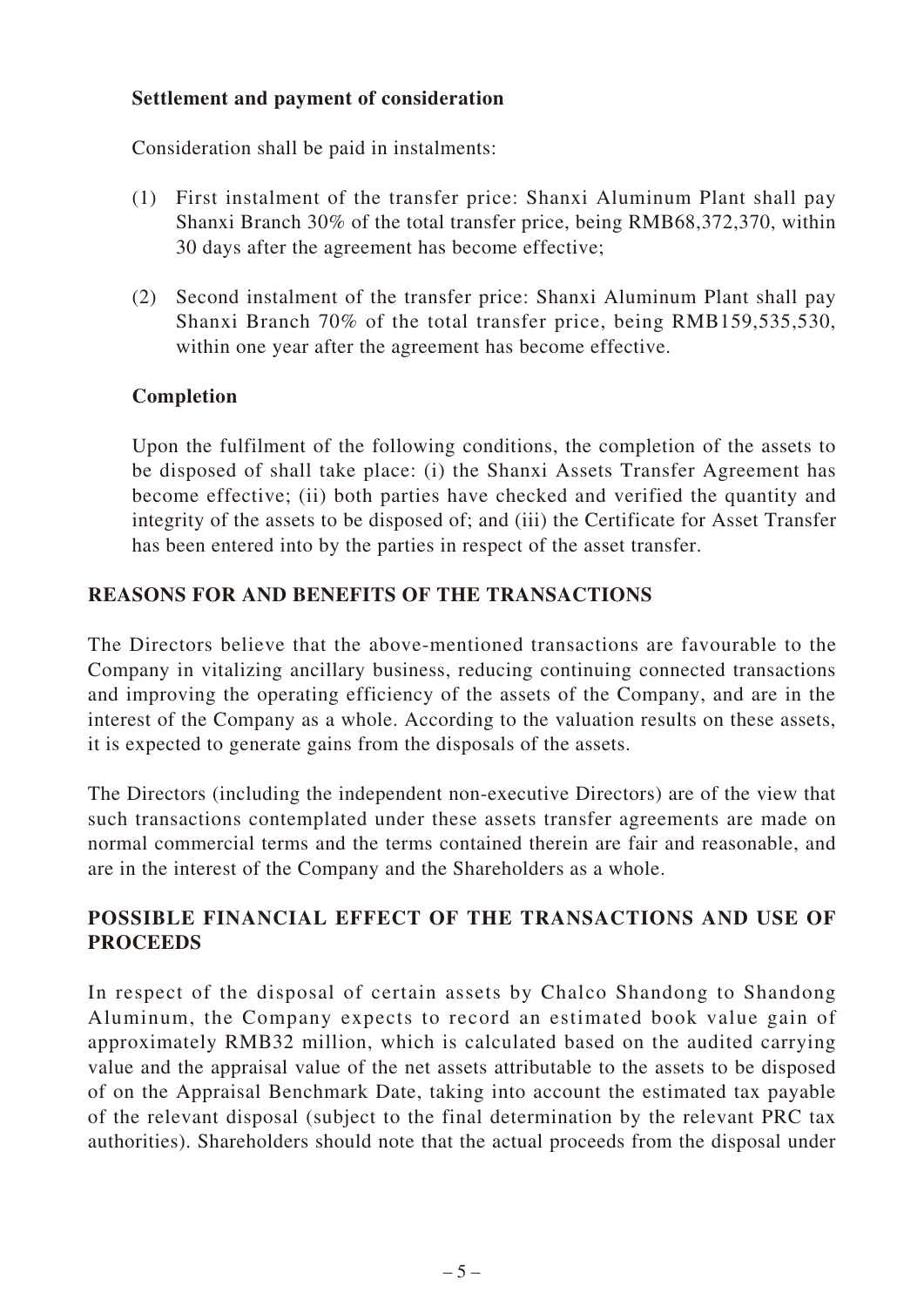the Shandong Assets Transfer Agreement will be calculated based on the relevant figures on the date when such disposal is completed and shall be audited, which therefore may differ from the amount set out above. The proceeds from this disposal are expected to be set aside as the general working capital of the Company or be used for future investment opportunities.

In respect of the disposal of certain assets by Henan Branch to Great Wall Aluminum, the Company expects to record an estimated book value gain of approximately RMB81 million, which is calculated based on the audited carrying value and the appraisal value of the net assets attributable to the assets to be disposed of on the Appraisal Benchmark Date, taking into account the estimated tax payable of the relevant disposal (subject to the final determination by the relevant PRC tax authorities). Shareholders should note that the actual proceeds from the disposal under the Henan Assets Transfer Agreement will be calculated based on the relevant figures on the date when such disposal is completed and shall be audited, which therefore may differ from the amount set out above. The proceeds from this disposal are expected to be set aside as the general working capital of the Company or be used for future investment opportunities.

In respect of the disposal of certain assets by Shanxi Branch to Shanxi Aluminum Plant, the Company expects to record an estimated book value gain of approximately RMB81 million, which is calculated based on the audited carrying value and the appraisal value of the net assets attributable to the assets to be disposed of on the Appraisal Benchmark Date, taking into account the estimated tax payable of the relevant disposal (subject to the final determination by the relevant PRC tax authorities). Shareholders should note that the actual proceeds from the disposal under the Shanxi Assets Transfer Agreement will be calculated based on the relevant figures on the date when such disposal is completed and shall be audited, which therefore may differ from the amount set out above. The proceeds from this disposal are expected to be set aside as the general working capital of the Company or be used for future investment opportunities.

# **IMPLICATIONS UNDER THE HONG KONG LISTING RULES**

As of the date of this announcement, Chalco Shandong, Henan Branch and Shanxi Branch are the subsidiaries of the Company, and Chinalco is the substantial shareholder of the Company, while Shandong Aluminum, Great Wall Aluminum and Shanxi Aluminum Plant are the subsidiaries of Chinalco. Therefore, Shandong Aluminum, Great Wall Aluminum and Shanxi Aluminum Plant are connected persons of the Company. As such, each of the transactions contemplated under the assets transfer agreements entered into by Chalco Shandong, Henan Branch and Shanxi Branch with Shandong Aluminum, Great Wall Aluminum and Shanxi Aluminum Plant respectively constitutes a connected transaction of the Company under the Hong Kong Listing Rules.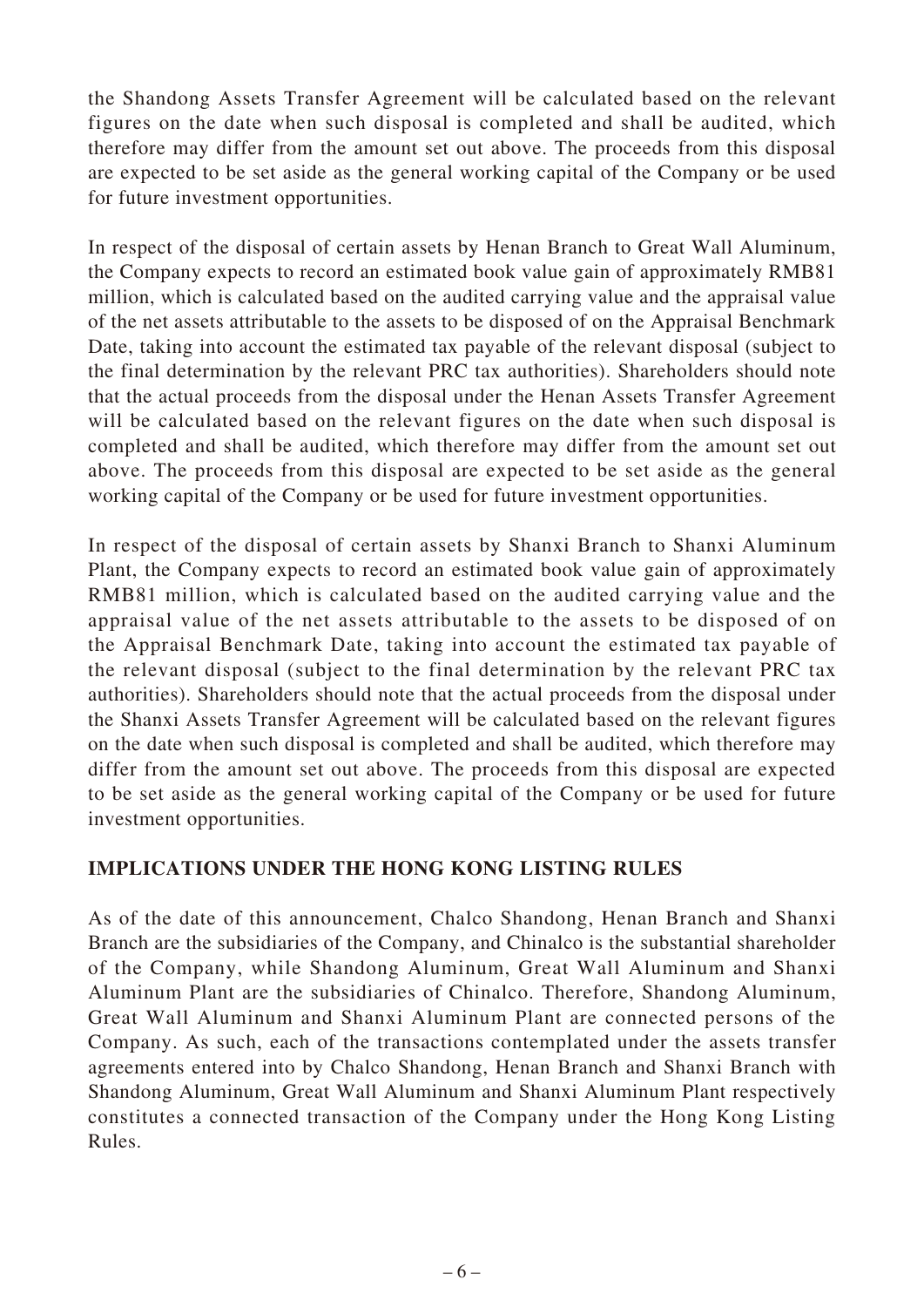As one or more of the applicable percentage ratios (as defined under Rule 14A.06 of the Hong Kong Listing Rules) in respect of the transactions contemplated under the assets transfer agreements, on an aggregated basis, exceed 0.1% but are less than 5%, the connected transactions are only subject to the reporting and announcement requirements but are exempted from the independent shareholders' approval requirements under Chapter 14A of the Hong Kong Listing Rules.

As Mr. Liu Caiming, a Director, concurrently holds positions in Chinalco, he has abstained from voting on the Board resolutions in respect of the above-mentioned connected transactions. Save as disclosed above, none of the Directors has any material interest in the transactions contemplated under such assets transfer agreements, and therefore none of the other Directors has abstained from voting on such Board resolutions.

#### **INFORMATION ON THE ASSETS TO BE DISPOSED OF**

#### **(A) Disposal of certain assets by Chalco Shandong to Shandong Aluminum**

The assets disposed of by Chalco Shandong to Shandong Aluminum mainly are limestone production line, ore concentrate plant and supporting facilities, fly ash brick production lines in thermal power plant, water plant, office buildings, 3-supplies and 1-management (i.e. water/power/air supply and property management) and other related assets as well as asset-related liabilities owned by Chalco Shandong.

According to the Special Asset Valuation Report prepared by China Alliance using the asset-based approach, the net book value and the appraisal value of the assets to be disposed of under the Shandong Assets Transfer Agreement on the Appraisal Benchmark Date amounted to RMB45 million and RMB77 million, respectively.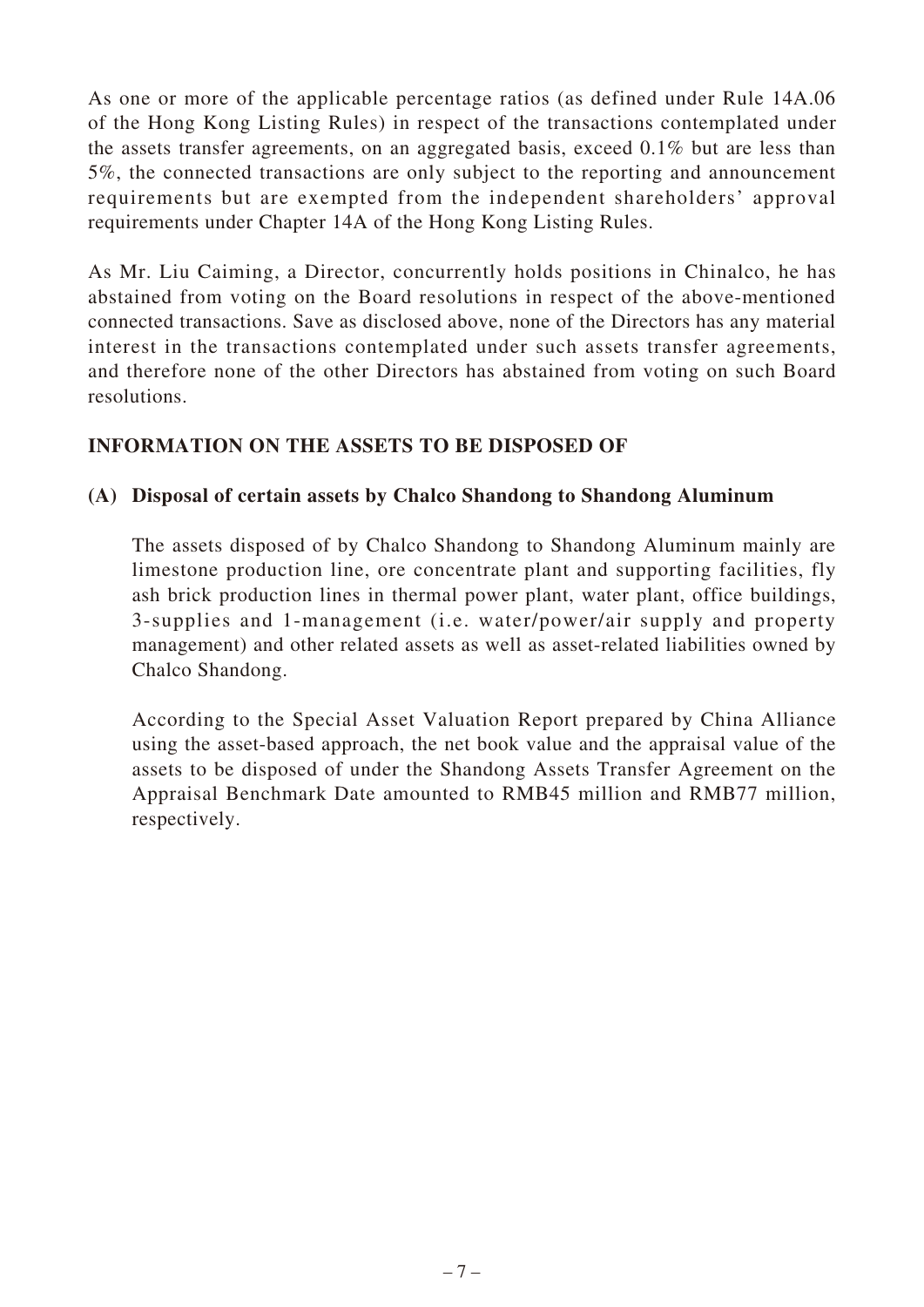According to the financial report prepared by Chalco Shandong in accordance with the PRC GAAP, for the financial years ended 31 December 2014 and 31 December 2015, the net profits attributable to the above-mentioned assets to be disposed of (before and after taxation and extraordinary items) are set out as below:

|                                | For the                                                 | For the                                                 |
|--------------------------------|---------------------------------------------------------|---------------------------------------------------------|
|                                | year ended<br>31 December<br>2015<br>(Audited)<br>(RMB) | year ended<br>31 December<br>2014<br>(Audited)<br>(RMB) |
|                                |                                                         |                                                         |
|                                |                                                         |                                                         |
|                                |                                                         |                                                         |
|                                |                                                         |                                                         |
| Net profit before taxation and |                                                         |                                                         |
| extraordinary items            |                                                         |                                                         |
|                                | $\overline{0}$                                          | $\overline{0}$                                          |
| Net profit after taxation and  |                                                         |                                                         |
| extraordinary items            | $\overline{0}$                                          | $\theta$                                                |

#### **(B) Disposal of certain assets by Henan Branch to Great Wall Aluminum**

The assets disposed of by Henan Branch to Great Wall Aluminum mainly are monitoring station, certain mechanical and electrical equipment, sewage treatment plant, premises and other assets owned by Henan Branch.

According to the Special Asset Valuation Report prepared by China Alliance using the asset-based approach, the net book value and the appraisal value of the assets to be disposed of under the Henan Assets Transfer Agreement on the Appraisal Benchmark Date amounted to RMB89 million and RMB170 million, respectively.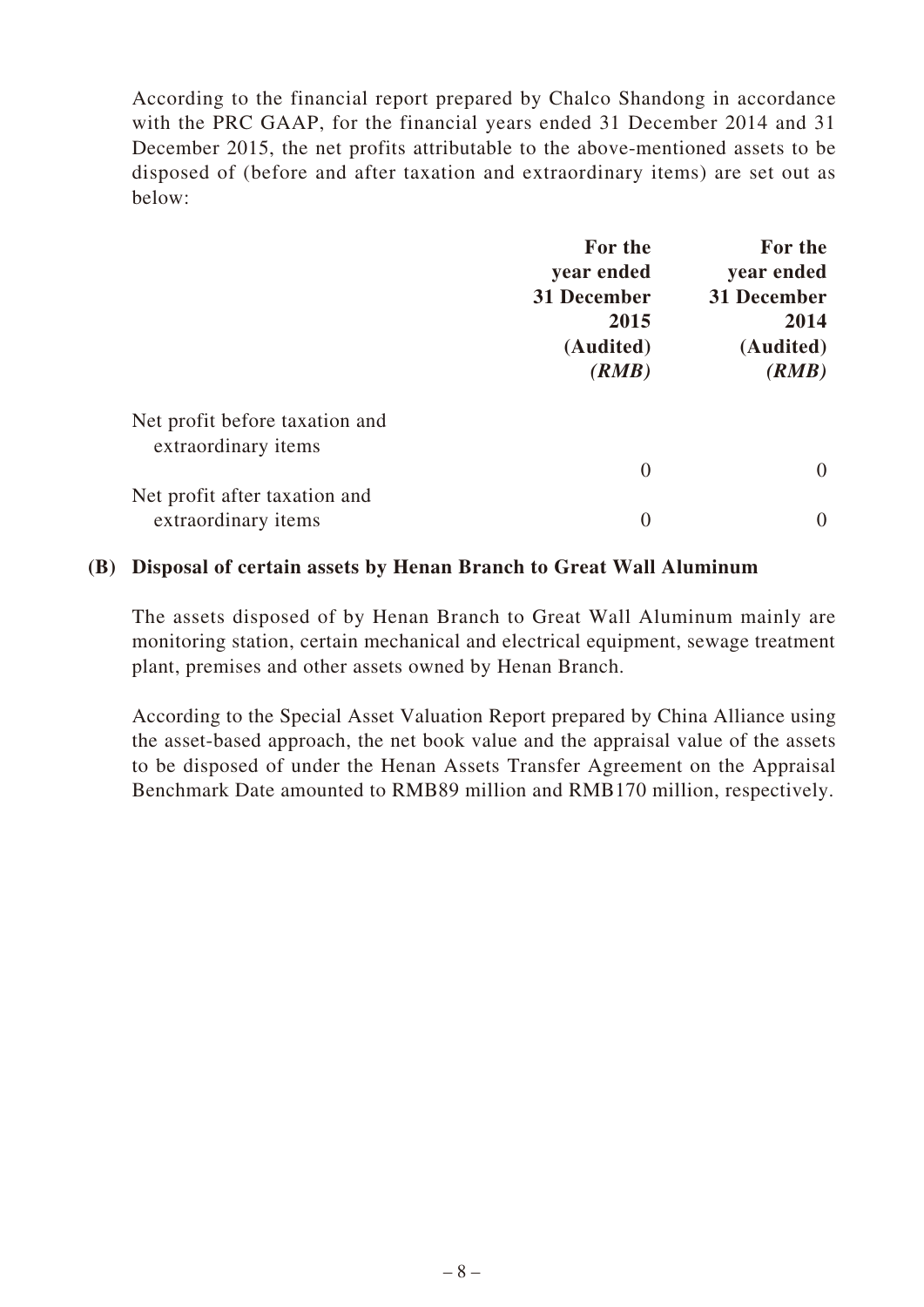According to the financial report prepared by Henan Branch in accordance with the PRC GAAP, for the financial years ended 31 December 2014 and 31 December 2015, the net profits attributable to the above-mentioned assets to be disposed of (before and after taxation and extraordinary items) are set out as below:

|                                | For the                                                 | For the                                                 |
|--------------------------------|---------------------------------------------------------|---------------------------------------------------------|
|                                | year ended<br>31 December<br>2015<br>(Audited)<br>(RMB) | year ended<br>31 December<br>2014<br>(Audited)<br>(RMB) |
|                                |                                                         |                                                         |
|                                |                                                         |                                                         |
|                                |                                                         |                                                         |
|                                |                                                         |                                                         |
| Net profit before taxation and |                                                         |                                                         |
| extraordinary items            | $\overline{0}$                                          | $\theta$                                                |
| Net profit after taxation and  |                                                         |                                                         |
| extraordinary items            | $\overline{0}$                                          | 0                                                       |

#### **(C) Disposal of certain assets by Shanxi Branch to Shanxi Aluminum Plant**

The assets disposed of by Shanxi Branch to Shanxi Aluminum Plant are mainly computer control information centre, hydropower plant, maintenance service plant, mine service plant, repair plant, gas station and other related assets owned by Shanxi Branch.

According to the Special Asset Valuation Report prepared by China Alliance using the asset-based approach, the net book value and the appraisal value of the assets to be disposed of under the Shanxi Assets Transfer Agreement on the Appraisal Benchmark Date amounted RMB147 million and RMB228 million, respectively.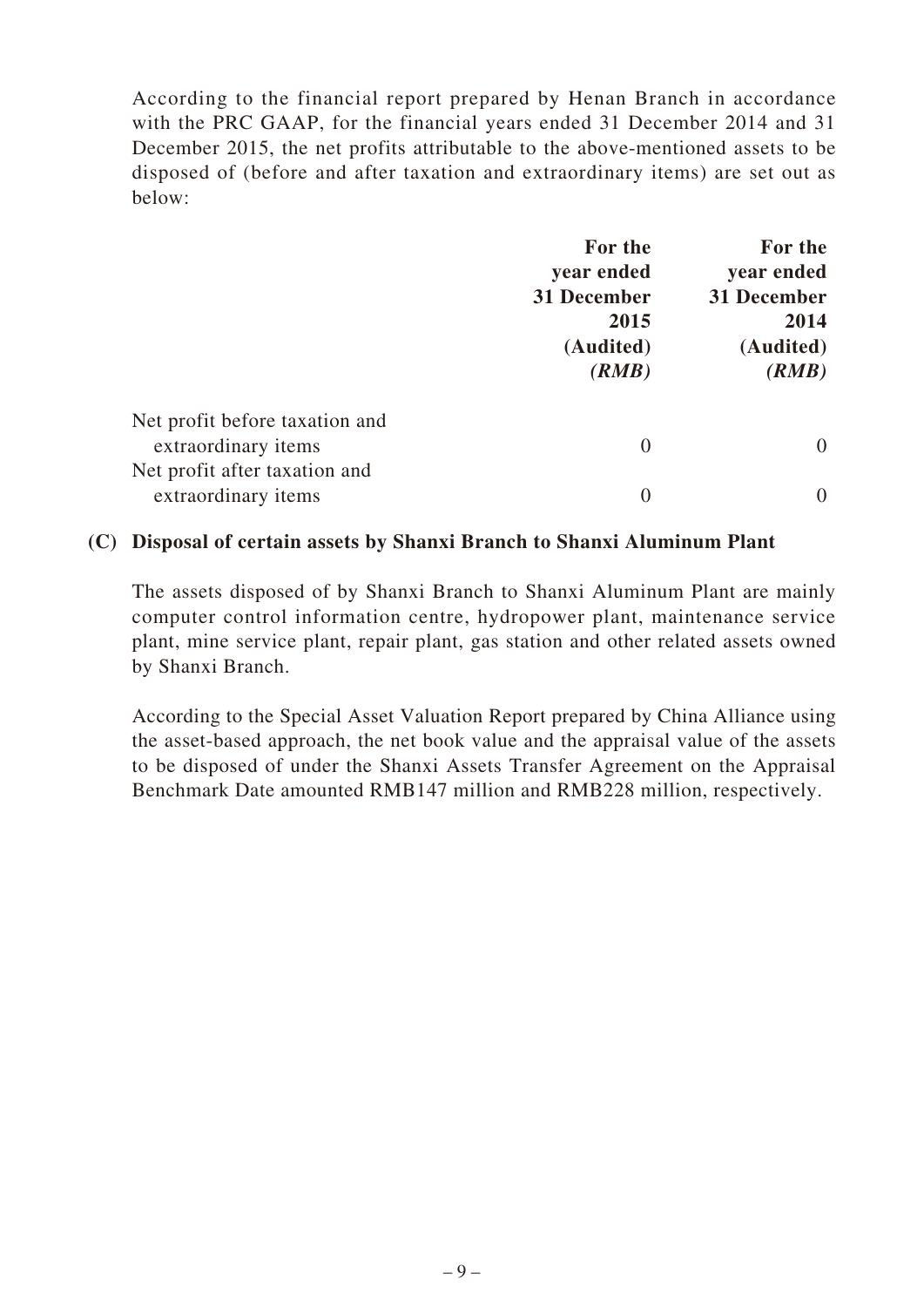According to the financial report prepared by Shanxi Branch in accordance with the PRC GAAP, for the financial years ended 31 December 2014 and 31 December 2015, the net profit attributable to the above-mentioned assets to be disposed of (before and after taxation and extraordinary items) are set out as below:

|                                                       | For the<br>year ended<br>31 December<br>2015<br>(Audited)<br>(RMB) | For the<br>year ended<br>31 December<br>2014<br>(Audited)<br>(RMB) |
|-------------------------------------------------------|--------------------------------------------------------------------|--------------------------------------------------------------------|
| Net profit before taxation and<br>extraordinary items | $\theta$                                                           | $\theta$                                                           |
| Net profit after taxation and<br>extraordinary items  | $\overline{0}$                                                     | $\mathbf{0}$                                                       |

#### **GENERAL INFORMATION**

Chinalco, established in February 2001, is the controlling shareholder of the Company. Chinalco is a state-owned enterprise incorporated under the laws of the PRC and its entities and businesses were contributed into the Company upon the establishment of the Company. Chinalco is mainly engaged in the production and sale of aluminum, copper, rare earth and mineral products of relevant non-ferrous metals, smelted products, fabrication products and carbon products.

The Company is a joint stock limited company incorporated in the PRC with limited liability, and its Shares are listed on the Hong Kong Stock Exchange and Shanghai Stock Exchange, while its ADSs are listed on the New York Stock Exchange. The Group is mainly engaged in the mining of bauxite, the production and sale of alumina and primary aluminum, the operation of coal and iron ore business as well as the trading of other non-ferrous metal products.

Chalco Shandong is a wholly-owned subsidiary of the Company. It is mainly engaged in businesses including alumina products, architectural aluminum, aluminum ingots and carbon products, etc.

Shandong Aluminum is a wholly-owned subsidiary of Chinalco. It is mainly engaged in businesses including the production and sale of ammonium metavanadate, sodium hydroxide solution, hydrochloric acid, liquid chlorine, sodium hypochlorite, hydrogen and sulfuric acid, etc.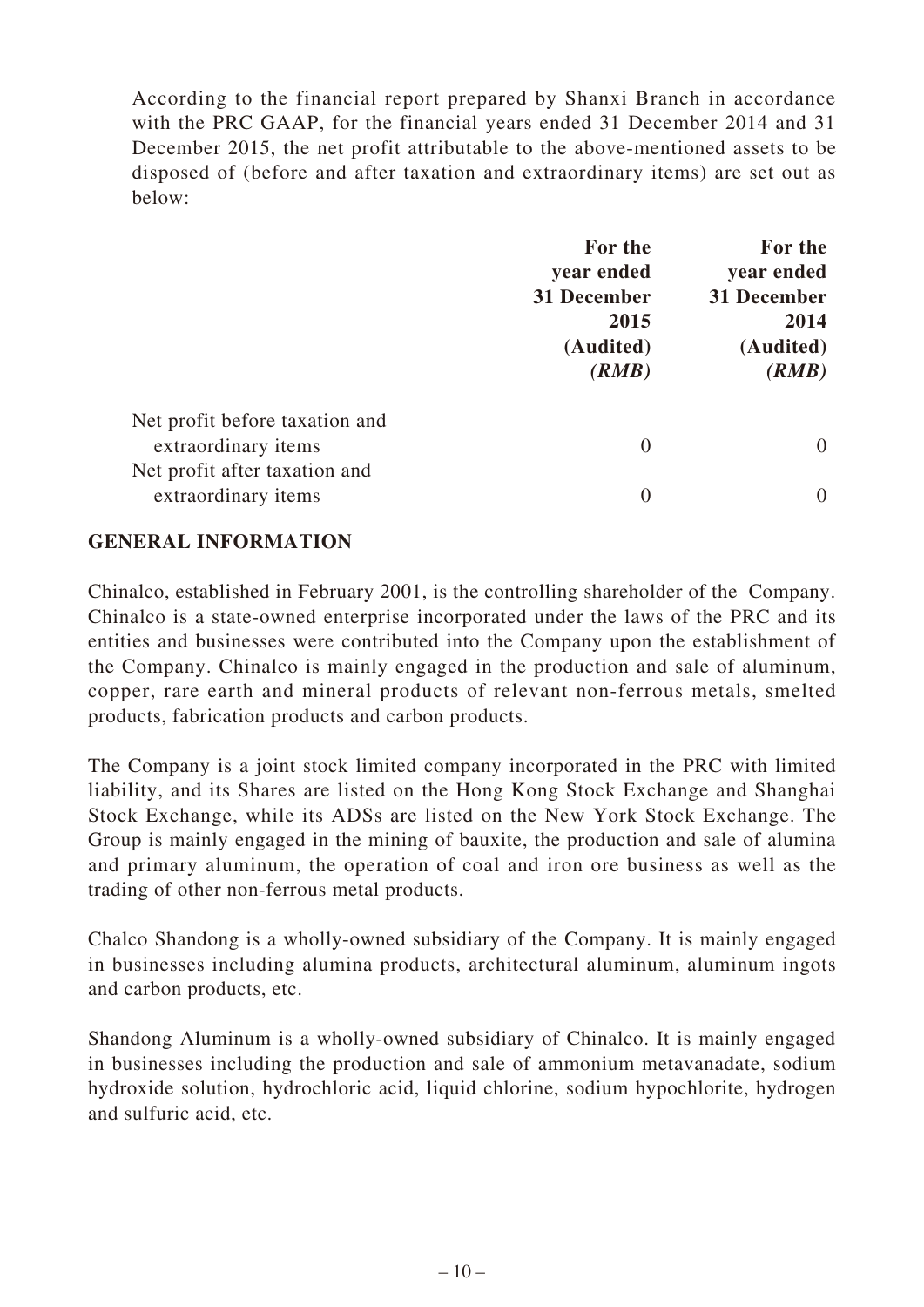Henan Branch of the Company is mainly engaged in businesses including the production and sale of aluminum and magnesite ore products, smelted products, fabrication products, carbon products and relevant non-ferrous metal products.

Great Wall Aluminum is a wholly-owned subsidiary of Chinalco. It is mainly engaged in businesses including cement production, export business of self-produced products and relevant technologies.

Shanxi Branch of the Company is mainly engaged in the businesses including the production and sale of alumina products.

Shanxi Aluminum Plant is a wholly-owned subsidiary of Chinalco. It is mainly engaged in businesses including the production and sale of cement and relevant products, chemical products (quasi-boehmite), construction and installation, and the development, sale and transportation of ash and relevant products.

# **DEFINITIONS**

In this announcement, unless the context otherwise requires, the following expressions have the following meanings:

| "A Shares"                                   | domestic share(s) in the ordinary share capital of the<br>Company with a nominal value of RMB1.00 each,<br>which are listed on the Shanghai Stock Exchange;                                                |
|----------------------------------------------|------------------------------------------------------------------------------------------------------------------------------------------------------------------------------------------------------------|
| " $ADS(s)$ "                                 | the American depository share(s) issued by The Bank of<br>New York Mellon as the depository bank and listed on<br>the New York Stock Exchange, each of which represents<br>the entitlement of 25 H Shares; |
| "Appraisal Benchmark Date" 29 February 2016; |                                                                                                                                                                                                            |
| "Board"                                      | the board of Directors;                                                                                                                                                                                    |
| "Chalco Shandong"                            | Chalco Shandong Co., Ltd* (中鋁山東有限公司), a<br>wholly-owned subsidiary of the Company as at the date<br>of this announcement;                                                                                  |
| "China Alliance"                             | China Alliance Appraisal Co., Ltd (中同華資產評估有<br>限公司), the independent professional valuer;                                                                                                                  |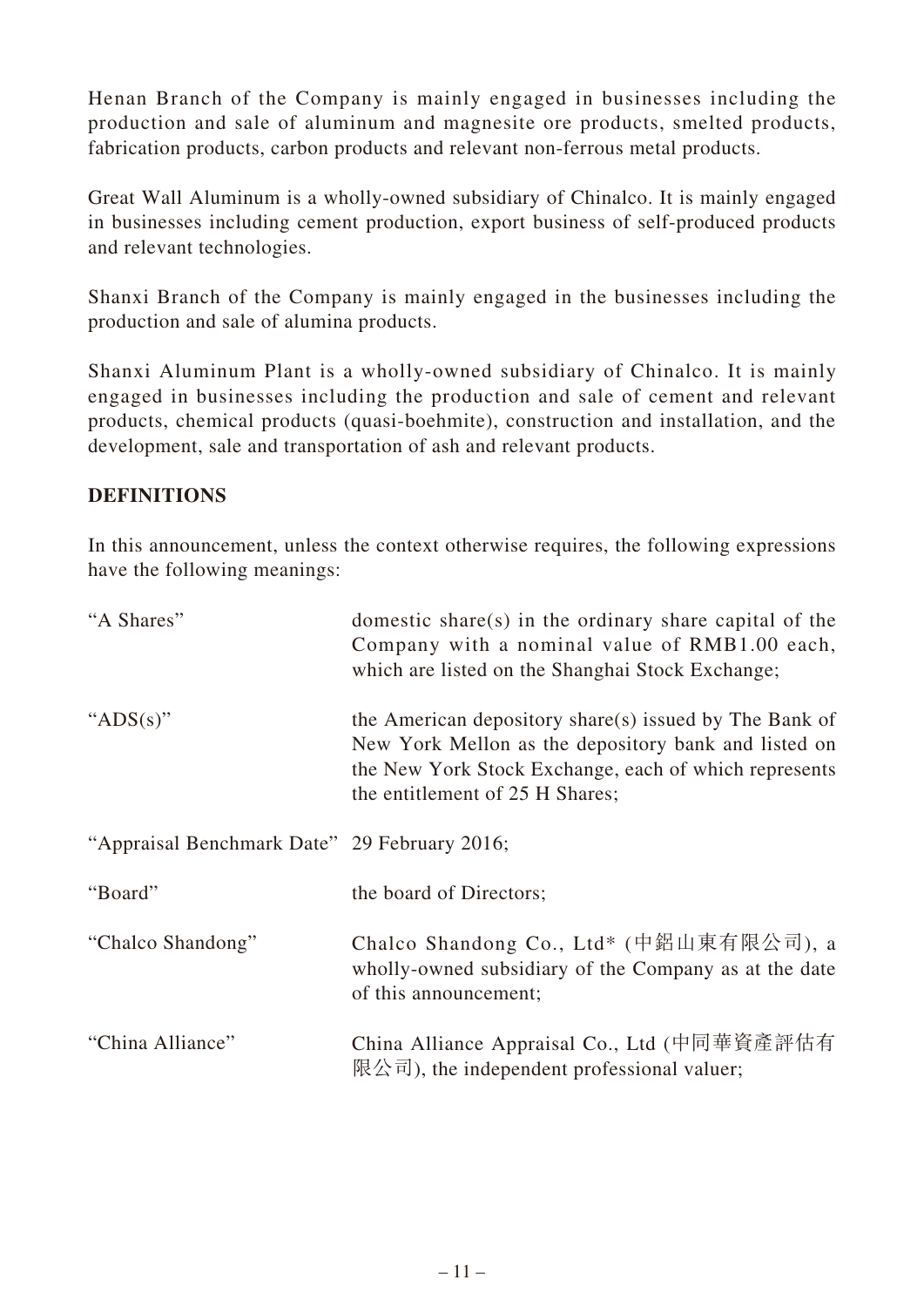| "Chinalco"                           | Aluminum Corporation of China* (中國鋁業公司),<br>a solely state-owned corporation and the controlling<br>shareholder of the Company, directly and indirectly,<br>holding approximately 35.77% of the total issued<br>share capital of the Company as at the date of this<br>announcement;       |
|--------------------------------------|--------------------------------------------------------------------------------------------------------------------------------------------------------------------------------------------------------------------------------------------------------------------------------------------|
| "connected persons"                  | has the meaning ascribed to it under the Hong Kong<br><b>Listing Rules;</b>                                                                                                                                                                                                                |
| "Company"                            | Aluminum Corporation of China Limited* (中國鋁業股<br>份有限公司), a joint stock limited company established<br>in the PRC, the A Shares, H Shares and ADSs of<br>which are listed on the Shanghai Stock Exchange, the<br>Hong Kong Stock Exchange and the New York Stock<br>Exchange, respectively; |
| "Director(s)"                        | the director(s) of the Company;                                                                                                                                                                                                                                                            |
| "Great Wall Aluminum"                | China Great Wall Aluminum Corporation* (中國長城<br>鋁業公司), a wholly-owned subsidiary of Chinalco as at<br>the date of this announcement;                                                                                                                                                       |
| "Henan Assets Transfer<br>Agreement" | the assets transfer agreement entered into between<br>Henan Branch and Great Wall Aluminum on 30 March<br>2016, pursuant to which, Henan Branch agreed to sell<br>and Great Wall Aluminum agreed to purchase certain<br>assets owned by Henan Branch;                                      |
| "Henan Branch"                       | Henan Branch of the Company;                                                                                                                                                                                                                                                               |
| "H Share $(s)$ "                     | the overseas listed foreign invested share(s) in the<br>Company's share capital, with a nominal value of<br>RMB1.00 each, which are listed on the Hong Kong<br>Stock Exchange and subscribed for in Hong Kong<br>dollars;                                                                  |
| "Hong Kong"                          | the Hong Kong Special Administrative Region of the<br>PRC;                                                                                                                                                                                                                                 |
| "Hong Kong Listing Rules"            | the Rules Governing the Listing of Securities on The<br>Stock Exchange of Hong Kong Limited;                                                                                                                                                                                               |
| "Hong Kong Stock<br>Exchange"        | The Stock Exchange of Hong Kong Limited;                                                                                                                                                                                                                                                   |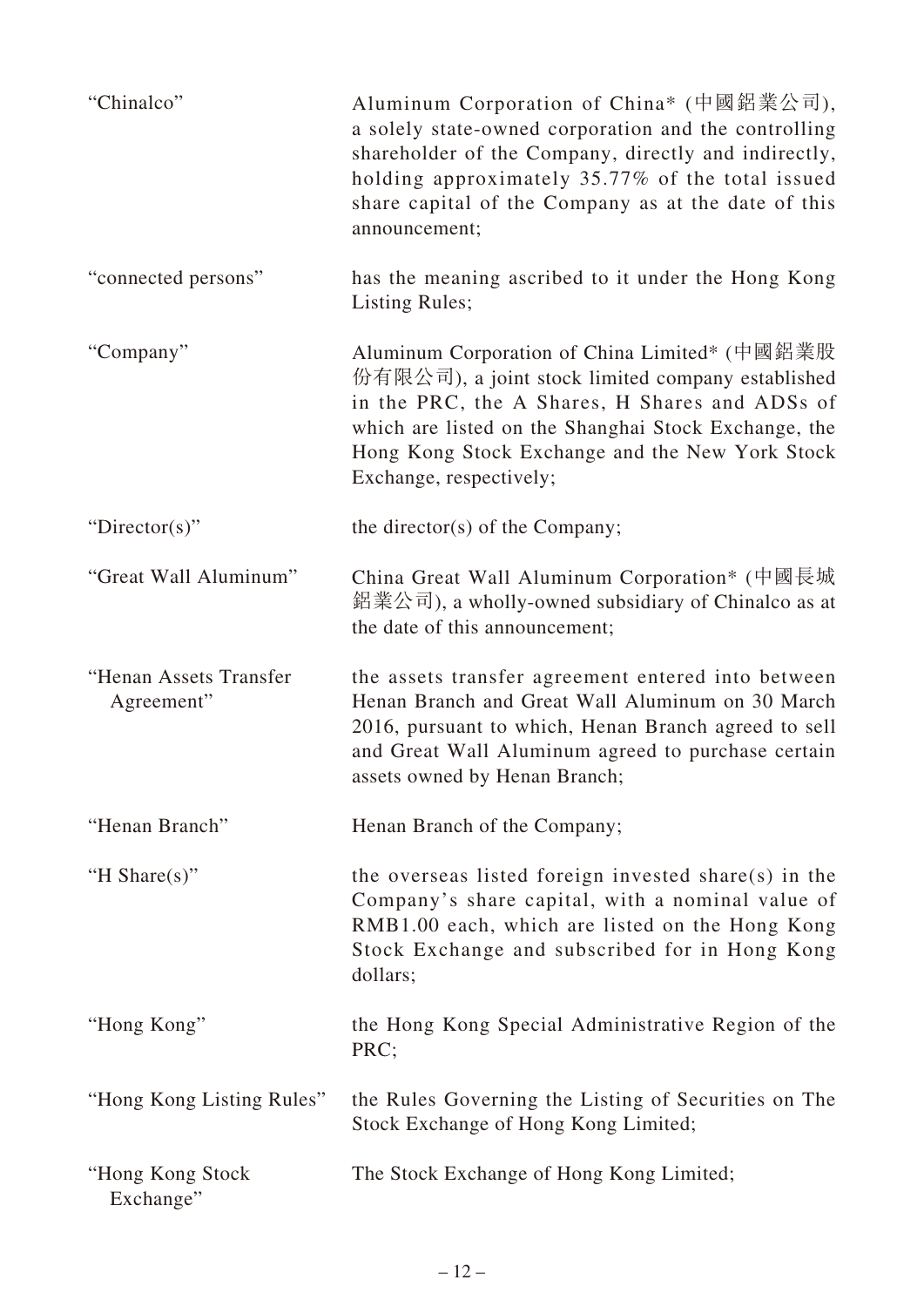| "PRC"                                   | the People's Republic of China, for the purpose of this<br>announcement, excludes Hong Kong, Macau Special<br>Administrative Region and Taiwan;                                                                                                              |
|-----------------------------------------|--------------------------------------------------------------------------------------------------------------------------------------------------------------------------------------------------------------------------------------------------------------|
| "PRC GAAP"                              | the generally accepted accounting principles of the<br>PRC;                                                                                                                                                                                                  |
| "RMB"                                   | Renminbi, the lawful currency of the PRC;                                                                                                                                                                                                                    |
| "Shandong Aluminum"                     | Shandong Aluminum Industry Co., Ltd* (山東鋁業公<br>$\overline{\mathbb{H}}$ ), a wholly-owned subsidiary of Chinalco as at the<br>date of this announcement;                                                                                                      |
| "Shandong Assets Transfer<br>Agreement" | the assets transfer agreement entered into between<br>Chalco Shandong and Shandong Aluminum on 30 March<br>2016, pursuant to which, Chalco Shandong agreed to<br>sell and Shandong Aluminum agreed to purchase certain<br>assets owned by Chalco Shandong;   |
| "Shanxi Aluminum Plant"                 | Shanxi Aluminum Plant affiliated to Chinalco* (中鋁公<br>司山西鋁廠), a wholly-owned subsidiary of Chinalco as<br>of the date of this announcement;                                                                                                                  |
| "Shanxi Assets Transfer<br>Agreement"   | the assets transfer agreement entered into between<br>Shanxi Branch and Shanxi Aluminum Plant on 30<br>March 2016, pursuant to which, Shanxi Branch agreed<br>to sell and Shanxi Aluminum Plant agreed to purchase<br>certain assets owned by Shanxi Branch; |
| "Shanxi Branch"                         | Shanxi Branch of the Company;                                                                                                                                                                                                                                |
| "Shareholder(s)"                        | the shareholder(s) of the Company;                                                                                                                                                                                                                           |
| "subsidiary"                            | has the meaning ascribed to it under the Hong Kong<br>Listing Rules; and                                                                                                                                                                                     |